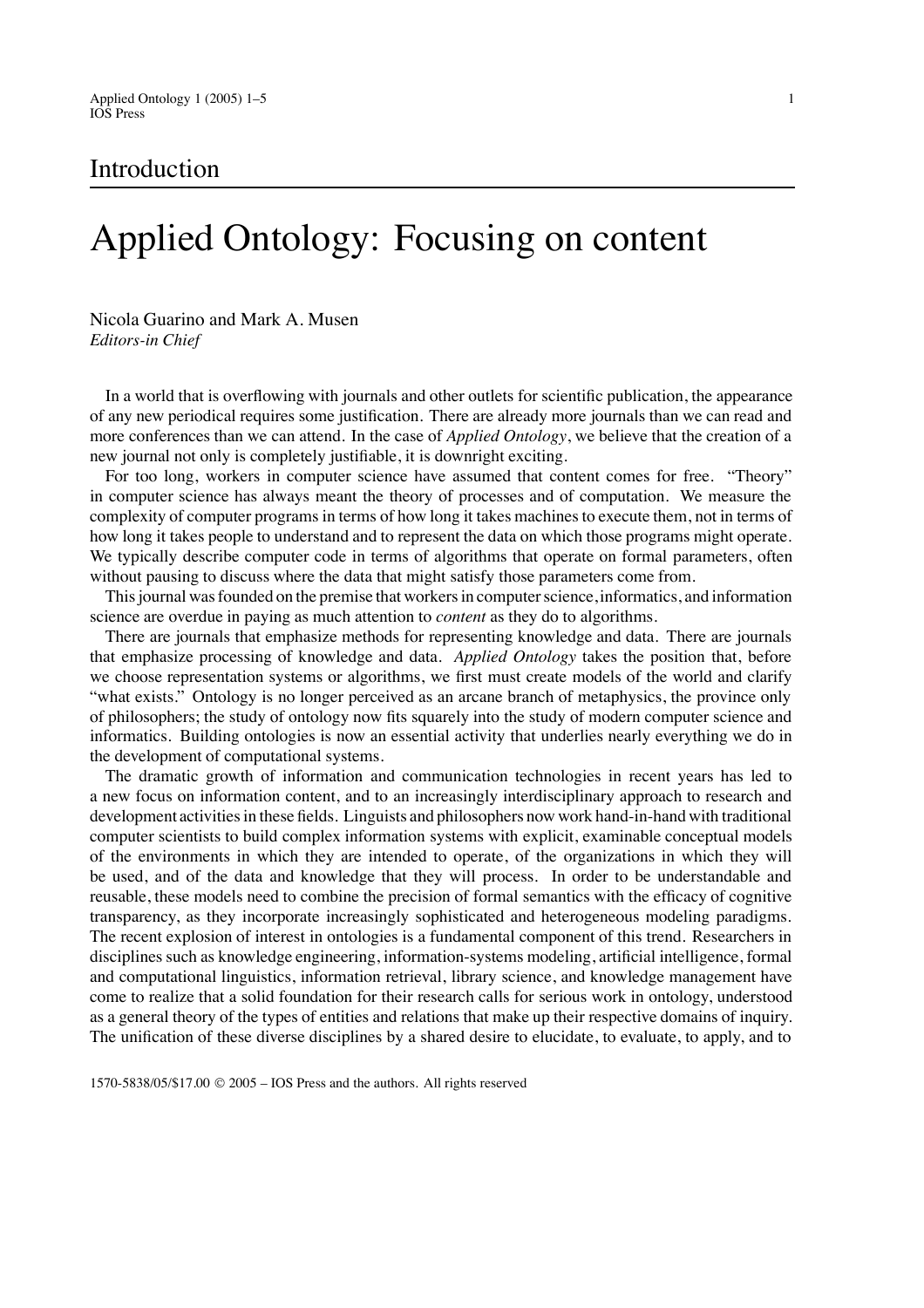reuse models of the domains on which information systems operate is a remarkable outgrowth of this new emphasis on making information content a "first-class entity".

*Applied Ontology* is the first journal with a central and exclusive focus on ontological analysis and conceptual modeling as an interdisciplinary science. It is our goal that, as a new journal in a new area, it will establish a unique niche in the realm of scientific publication. Indeed, there is no current periodical that can embrace conceptual modeling issues both in artificial intelligence and in conventional software engineering, and that is equally at home publishing papers on the theoretical aspects of ontological analysis and pragmatic papers that delve deep into the nuances of modeling real content. Existing computer-science journals tend to define their scope rather narrowly, avoiding on the one hand general ontological questions (which are perceived as too "philosophical") and on the other hand questions of domain analysis (which are perceived as too "pedestrian"). We consequently are convinced that there is an expanding need for a scholarly publication that can address the broad issues of conceptual modeling head on, and that can draw on both theoretical and applied research that transcends the entire enterprise of building and managing information systems.

We anticipate that authors of theoretical contributions will show the relevance of their theory for applications, and that authors of more application-oriented papers will show the relevance of a well-founded theoretical perspective. Moreover, the journal will publish papers focusing on representation languages only where these languages address relevant content issues, whether at the level of practical application or of theoretical understanding. Similarly, we will publish descriptions of tools or implemented systems only where a contribution to the practice of ontological analysis or conceptual modeling is clearly established. The scope of the journal thus will range from the philosophical to the psychological, from the theoretical to the pragmatic. In sum, the journal aims to be a highly accessible, highly informative place to publish scholarly work related to all aspects of ontological analysis, engineering, and evaluation.

We believe that the time is right to begin such a journal. Ten years ago, academic workers in computer and information science spoke of ontology carefully and cautiously, almost embarrassed to utter the "o" word. Now, there are nearly 5 million Web pages that include the word "ontology". Most revealing, typing the word "ontology" into Google brings up several *sponsored links* that advertise jobs for people to work on projects such as the construction of catalogs for e-commerce, the implementation of naturallanguage systems, or the development of online ontologies. The advent of model-driven architectures in software engineering, of model-based approaches for information integration, and of terminological standards for the annotation of experimental data in the sciences has brought the notion of ontology to the center of attention in a range of disciplines. Ontologists are everywhere, earning a living, and working in every domain of human activity imaginable. At the same time, a burgeoning cadre of scientists now see ontology as a rapidly expanding area of scholarly activity in its own right, seeking to refine principles both for modeling the world and for using those models to drive a wide range of information systems.

We invite you to become a part of this adventure. By reading and contributing to the pages of this journal, you will help to advance our field and to share in the dissemination of knowledge about conceptual modeling and domain analysis. We find it remarkable that an activity that traces its origins to the work of philosophers who lived more than two millennia ago has become central to the development of modern information technology. We find it exciting to be able to articulate broadly applicable principles for ontological analysis and to see how to apply them in new domains. We believe it is essential to look at the details of how modeling may have been done in particular domains and in particular situations in order to extract those generalizable principles. At the core of *Applied Ontology* is a desire to understand the nature of reality and how people construe their world. There is nothing more fundamental to human thought or to translating our thoughts into computational artifacts. With links to a vast philosophical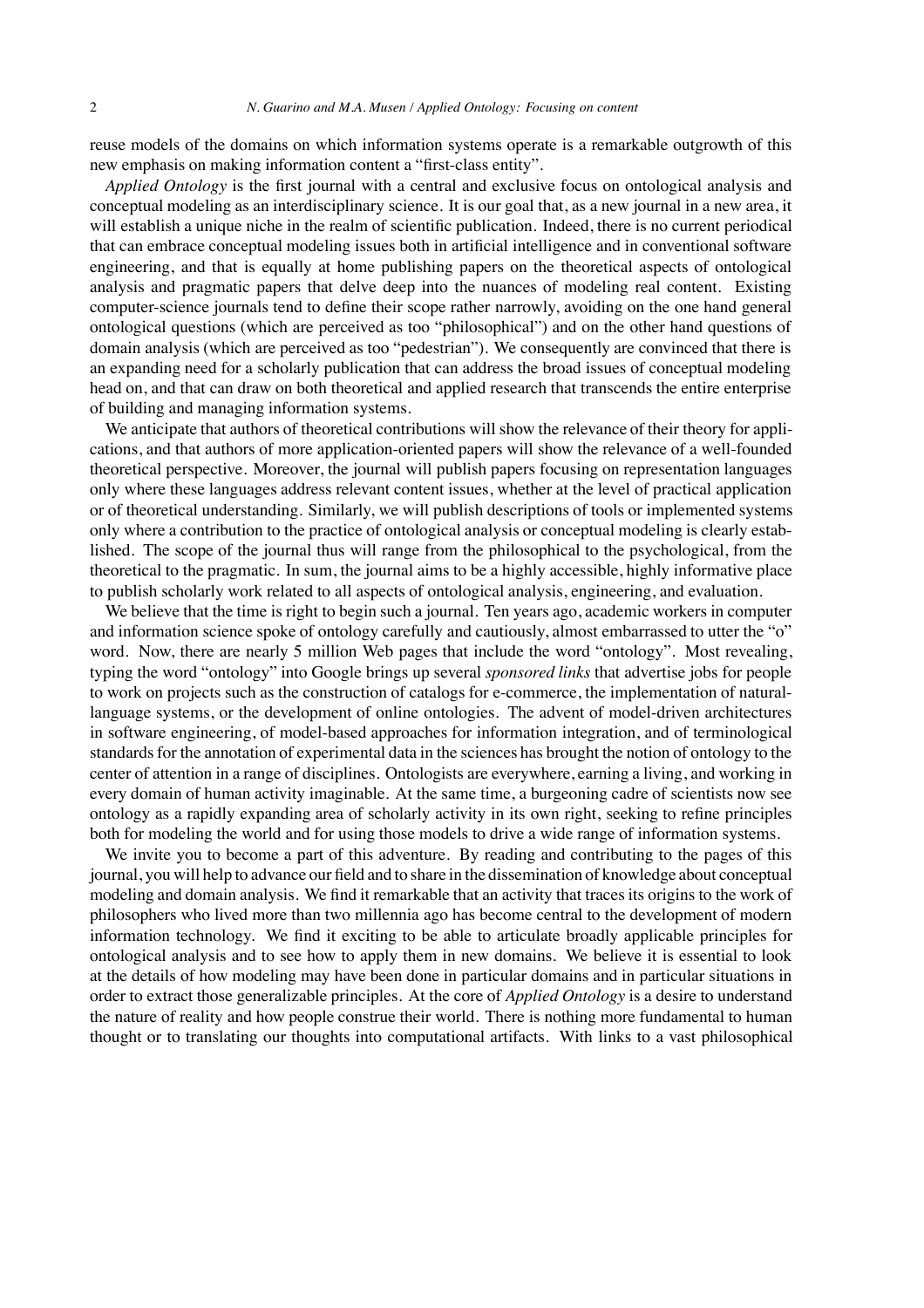tradition, to nuances in human language and cognition, and to emerging methods for building the information systems that will affect the future of our society, the study of ontology has never been more important. We and our editorial board are enormously excited about this new journal, and about what the future of our discipline holds in store.

## **The contents of this issue**

The papers we have assembled for this inaugural issue are intended to show the journal's character, and the overall attitude we shall adopt. They are organized into two sections: short editorials coming from the journal's editorial board, and regular papers that have undergone rigorous peer review. We shall briefly comment all of them, taking this as a first opportunity to engage in some debate.

The section on editorials is indeed intended to stimulate discussion, presenting different points of view coming from the large and heterogeneous group of distinguished researchers who have agreed to serve in our editorial board. Further contributions are expected in the coming issues; we encourage all our readers to submit short position statements for potential publication in the journal.

The first editorial note comes from Doug Lenat, perhaps the first computer scientist to realize the importance of assembling a large, comprehensive ontology, and who (successfully) invested his own money in such an enterprise. Lenat describes the "slippery slope" from Ontology to Knowledge Representation, encouraging articles that discuss inferencing issues that bear directly on ontology, such as those concerning the ontology of contexts. He then presents some common pitfalls of ontological engineering, making some provocative points that will probably raise some debate. For instance, he raises the old puzzle concerning the ontological difference (if any) between a table and the wood it is made of by assuming that the same entity of the real world can be taken as an instance of Table or WoodStuff, depending on the relevant context. The OntoClean methodology (which is extended in this issue in the paper by Welty and Andersen) would solve the conundrum by clarifying that Table and WoodStuff have incompatible unity conditions, corresponding, therefore, to disjoint classes.

The paper by Mike Uschold focuses on the need to establish well-designed metrics, methodologies, and experiments for evaluating the practical benefits of ontologies. He sees our journal as a way to foster the development of a pipeline that disseminates academic research results into industry and government. Boeing was probably the first company (after Cycorp) to hire ontologists, and Mike knows very well what it means to put ontologies to work. A serious issue he raises concerns the practical limits of axiomatization, and the need to rely on natural language – despite the problems of ambiguity and vagueness.

Brandon Bennett addresses straightforwardly these worries concerning vagueness and ambiguity. Coming from the tradition of formal logic and AI representations, Brandon confesses his puzzlement with the position of many information-system designers, who appear to be so negative about the possibility of achieving precision and universality in ontologies. He then offers us a way to understand the reasons of this puzzlement, by analyzing in detail the different ways in which we describe and classify objects, and the different underlying factors that make up the phenomenon of conceptual vagueness. Bennett's conclusion is that the apparatus of classical logic, within which ontologies traditionally have been defined, cannot by itself account for the meanings of conceptual terms in natural language. Axiomatic ontologies rather should focus on specific modes of classification (corresponding to single aspects of complex term senses), while an auxiliary superstructure should represent the conflation of such different modes in the intuitive sense of natural-language terms.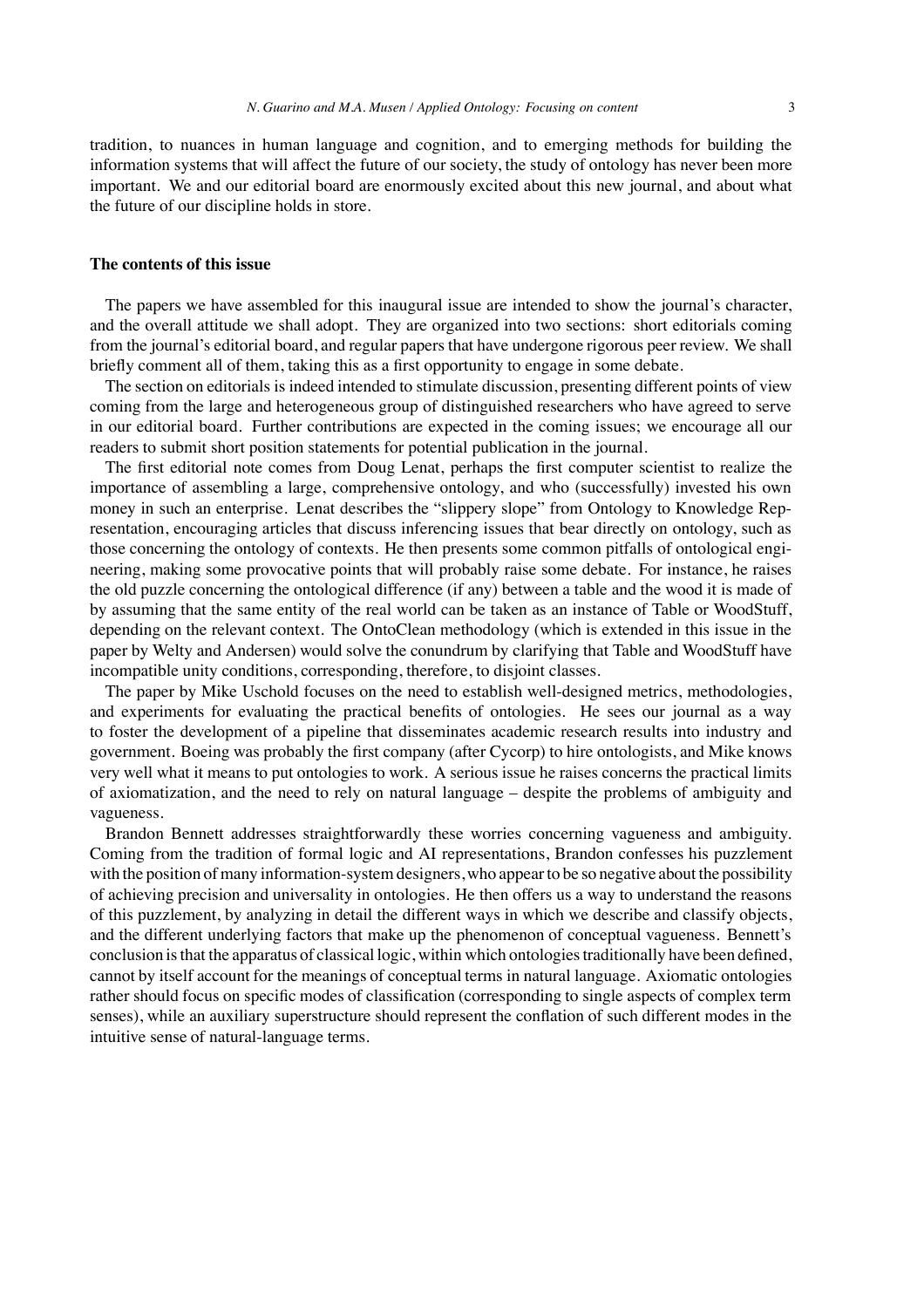The short note by Massimo Poesio focuses on the link between ontologies and computational lexicons. He makes an interesting reconstruction of the last thirty years or so of research in natural-language processing and knowledge representation, showing the emergence of two classic schools of thought: those defending formal semantics and rigorous philosophical analysis for the purpose of building ontologies, on one hand, and those focusing on concept formation and machine learning techniques for the purpose of building computational lexica, on the other hand. As we may expect, given his presence in this journal, he argues convincingly for taking advantage of both approaches in practical NLP applications, by exploiting (and further investigating) the subtle links between language and ontology.

The joint paper by Nathalie Aussenac-Gilles and Dagobert Sörgel, both members of the *Applied Ontology* editorial board, focuses again on the relationship between ontologies and natural language, from the point of view of a different community: that of terminology engineering. The authors discuss in detail the role of domain- and task – specific ontologies, arguing that, in many cases, such ontologies can be more useful than general ontologies, especially if developed through document content analysis by using ontology-learning techniques. The authors then present their point of view on the way to extract an ontology from texts, including Web documents, followed by a compact and yet comprehensive review of natural language processing tools for ontology design and population.

Antony Galton addresses a crucial issue,which is a the heart of any serious effort of ontological analysis: Although we are used to modeling the world in terms of 'things" or "objects",many real-world phenomena present themselves as more or less unbroken continua, with no clear-cut boundaries. This is particularly the case in the geographical domain, where object-based and field-based modeling approaches need to coexist. The author discusses the ontological aspects underlying the distinction between objects and fields, and concludes that the time is ripe for the development of a formal ontological framework concerning the relationship between them. In his, view, such formal work could be generalized to what he calls *multi-aspect* phenomena, such as in the case of a procession, which could be seen as an object, an event, or a process.

The first original article that we publish in this issue is by Maureen Donnelly, winner of the best paper prize for young researchers at the 2004 Conference on Formal Ontology in Information System. Donnelly presents here a revised and extended version of her conference paper on Basic Place Theory, which represents a first attempt at developing a comprehensive formal theory for reasoning on relative places and their changing relations to both other places and to material objects. The paper argues for the practical role of relative space, as contrasted with absolute space, not only in commonsense reasoning, but also in biology, engineering, meteorology, and other disciplines. Two foundational tasks are addressed: one is to provide a mechanism for dividing places into separate "location-complexes" (as in the human body), whose spatial relationships among their internal places are relatively stable in time; another task is to introduce time-dependent relations that may hold among places in different location-complexes.

The second original article is by Roman and colleagues, who describe the Web Services Modeling Ontology (WSMO). This paper presents an ontology that captures the distinctions necessary to allow an intelligent agent to discover, invoke, and chain together a sequence of Web-based services that will enable the agent to achieve a particular goal. The paper is a clear example of the importance of ontologies in the emerging Semantic Web, and of the kind of content knowledge that needs to be modeled in order for a computer-based agent to operate on the Web to automate different tasks. The promise of a future in which computer-based agents can "surf" the Web and can interact with Web sites in a manner similar to that in which people do continues to be a stimulus for much of the work that takes place on problems of ontology. Roman and colleagues offer a comprehensive solution to the problem of seeking out and invoking sequences of Web services. Their paper challenges the Semantic Web community to assess the